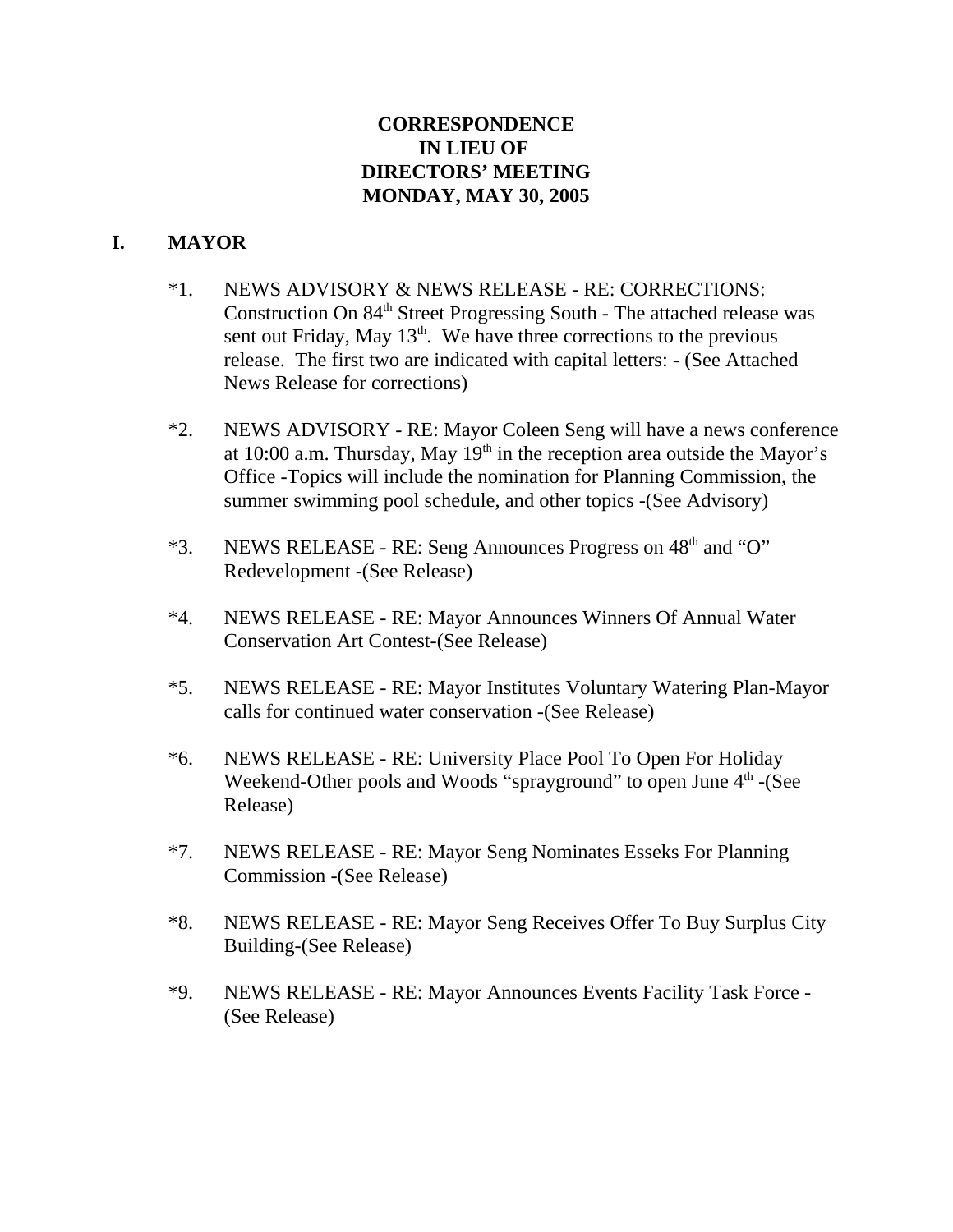- \*10. Washington Report May 13, 2005.
- \*\*11. NEWS ADVISORY RE: News conference at 2:30 p.m., Thursday, May 26<sup>th</sup> in the Mayor's Conference Room - Mayor Seng and Public Works officials will have an update on Wednesday's water main break, which has closed traffic on a portion of  $84<sup>th</sup>$  Street; also will discuss the City's theater policy, the Capital Humane Society announcement and activities planned for Memorial Day-(See Advisory)
- \*\*12. Washington Report May 20, 2005.

# **II. DIRECTORS**

### **FINANCE DEPARTMENT/CITY TREASURER**

 \*\*1. Monthly City Cash Report - City of Lincoln-Pledged Collateral Statement - April 2005.

# **HEALTH**

\*\*1. NEWS RELEASE - RE: Partnering To Prevent Family Swimming Pool Drownings - (See Release)

# **HUMAN SERVICES**

\*1. Report - 'Ride For Five' Low-Income Transportation Pilot Project Final Report, October 1, 2004 -March 31, 2005 - Submitted by Kit Boesch; Technical and Data Contributions by: Volunteer Partners - StarTran-Department of PW/U - (Council copies of this Report placed in their file folders on 5/17/05)(Copy of this Report on file in the City Council Office)

# **PLANNING**

\*1. Letter from Mayor Coleen Seng to Lincoln/Lancaster County Planning Commission Mary Bills-Strand, Chair -sent to Council Office by Jean Walker - RE: Item #7: Comp Plan Amendment # 05011, to rezone land at the Lancaster Event Center for commercial development-Annual Review Public Hearing-5/18/05- Mayor Seng requesting that at the conclusion of the public hearing the Commission vote to place this request on pending - (See Letter)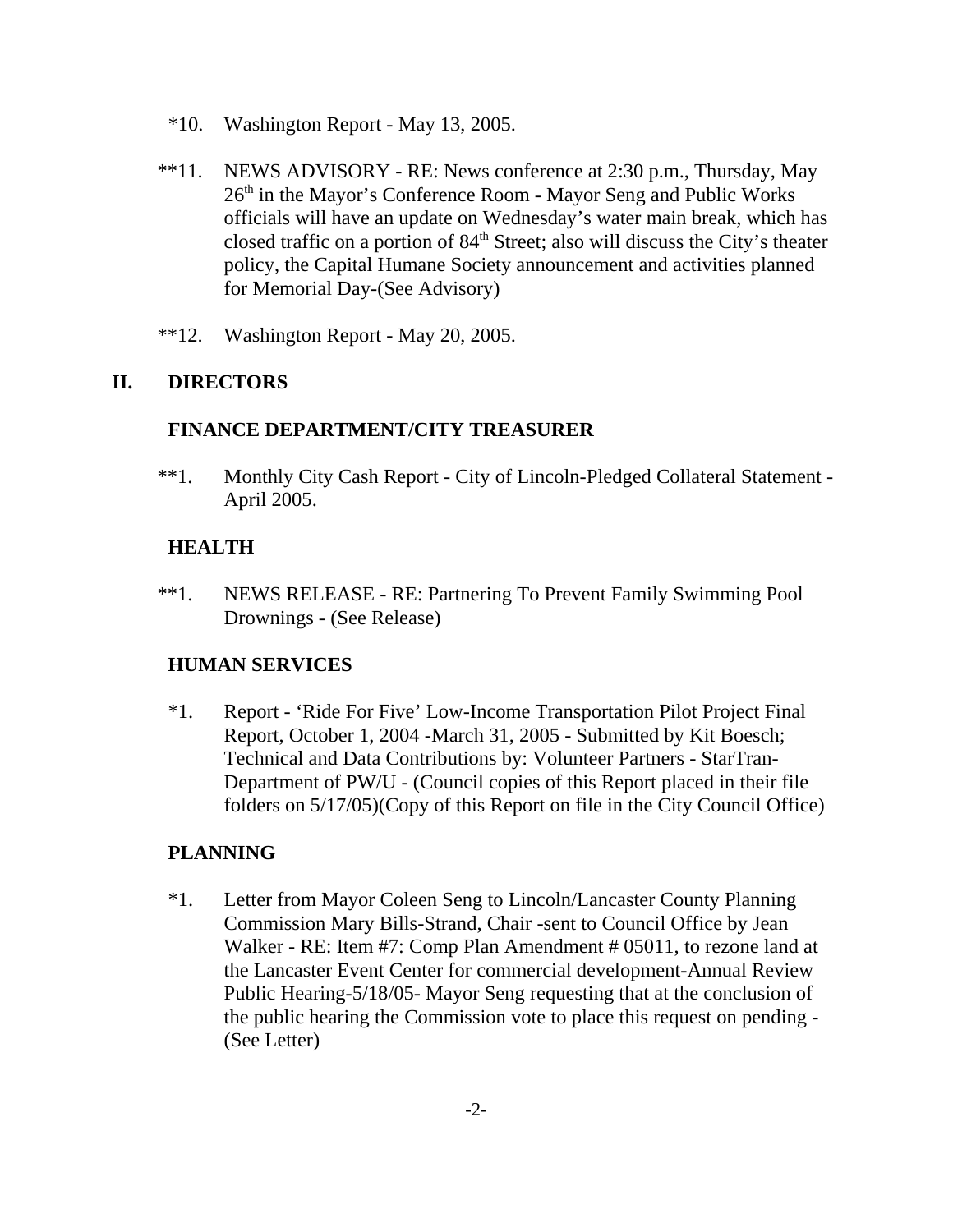- \*2. Response E-Mail from Marvin Krout to Peter Katt RE: SWAT Report Update – Is Rome Burning? - (See E-Mail)
- \*3. Letter from Brian Will to Dr. R. Samuel Bryant RE: Piester Addition Final Plat #05017 - Generally located at South 80<sup>th</sup> Street & Preserve Lane -(See Letter)
- \*4. Letter from Becky Horner to Brian D. Carstens, Brian D. Carstens & Associates - RE: Flat Iron Crossing Addition Final Plat #04139-Generally located at N. 33<sup>rd</sup> and Apple Street - (See Letter)
- \*\*5. Planning Department Newsletter Issue #14 May 2005.
- \*\*6. E-Mail from Marvin Krout to Planning Commission Members- RE: Land use/rezoning along Salt Creek east of N.  $27<sup>th</sup>$  Street -(See E-Mail)
- \*\*7. Memo from Marvin Krout to Annette McRoy RE: Residential Development in Northwest Lincoln -(See Memo)

# **PLANNING COMMISSION FINAL ACTION .....**

- $*1.$  Special Permit #05021 (On-sale alcohol Ramos Pizza 2435 So.  $48<sup>th</sup>$ Street) Resolution No. PC-00925.
- \*2. Special Permit #05018 (Early Childhood Care Facility 2030 N.  $29<sup>th</sup>$  Street) Resolution No. PC-00924.

# **PUBLIC WORKS & UTILITIES**

\*1. Public Works & Utilities ADVISORY - RE: Sidewalk Repair Advisory-Project #702167 -(See Advisory)

# **III. CITY CLERK**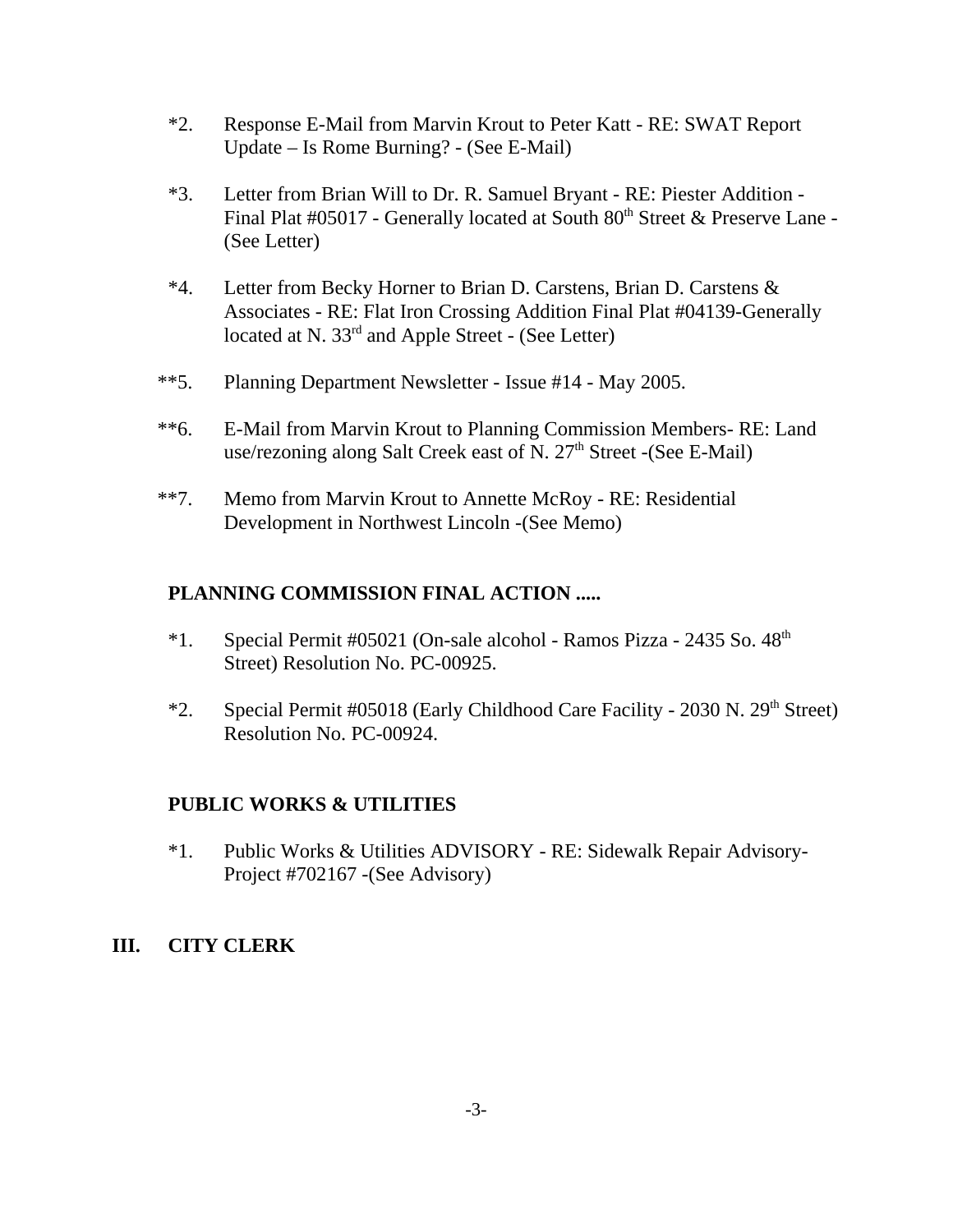### **IV. COUNCIL**

### **A. COUNCIL REQUESTS/CORRESPONDENCE**

### **JON CAMP**

- \*\*1. 2-Response Letters from Jim Tompsett, Public Works/Engineering Services; & Patricia Waegli, Violations Bureau to Erv Rung - RE: Meter Number E6 on  $12<sup>th</sup>$  between "O" & "N", not crediting you with the full time - (See Letters)
- \*\*2. E-Mail from Larry Keiter to Jon Camp RE: The Wal-Mart public hearing (See E-Mail)

### **ANNETTE McROY**

1. Request to Lynn Johnson, Parks & Recreation Director - RE: Skateboard Park in NW Lincoln - (RFI#165 - 5/05/05)

#### **PATTE NEWMAN**

1. Request to Don Taute, Personnel/ Bill Kostner, Risk Management - RE: Concerned that his insurance company was being over-charged for a Dec. 3, 2004 accident in the East Campus area - (RFI#35 - 5/16/05)

### **KEN SVOBODA**

\*\*1. E-Mail from Darrell Podany to Ken Svoboda - RE: Omaha.com Story -(See E-Mail)

#### **TERRY WERNER**

1. Request to Personnel Department - RE: 'M' class employees - (RFI#143 - 5/02/05)

# **V. MISCELLANEOUS**

\*1. E-Mail from Jennifer Augstums - RE: Closing swimming pools -(See E-Mail)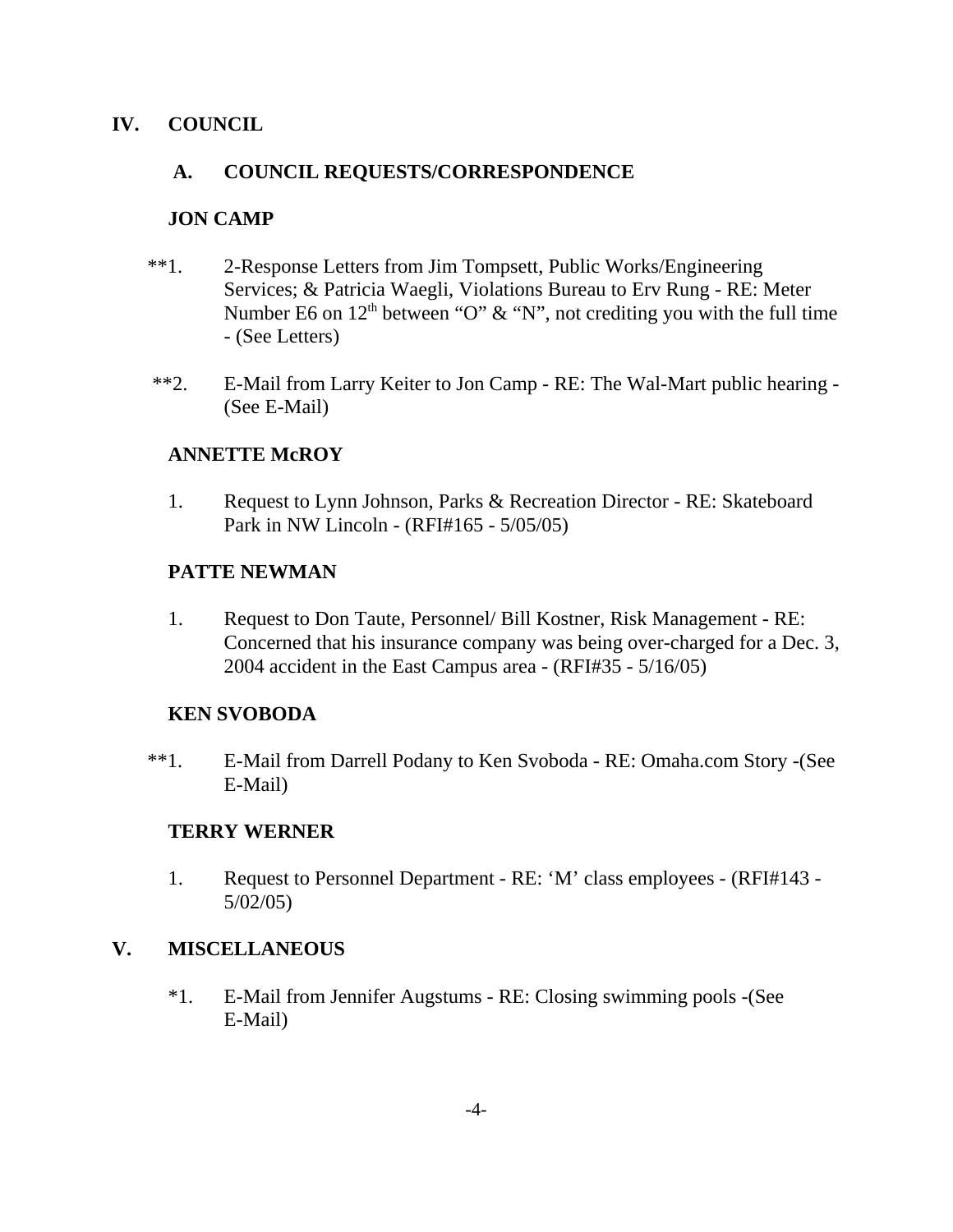- \*2. E-Mail from Rachel Larson RE: Support for North Hills Comp Plan Amendment #05005 -(See E-Mail)
- \*3. E-Mail from Kay Fleig RE: Closing swimming pools -(See E-Mail)
- \*4. E-Mail from Kathy Rico RE: Closing swimming pools -(See E-Mail)
- \*5. E-Mail from Diane Stewart RE: Support for North Hills Comp Plan Amendment #05005 -(See E-Mail)
- \*6. Letter from Annabelle Neemann RE: The Hartland Home Development located between North  $14<sup>th</sup>$  & 7<sup>th</sup> Street, Fletcher Ave. to Humphrey Ave. -(See Letter)
- \*7. Letter from John & Alene Holt RE: Why won't the City approve the use of a resin sleeve for the use of private homeowners?- (See Letter)
- \*8. Letter from Denise & Larry Maack & family RE: Proposal of the Annexation #05006; Change of Zone #05024, from AG Agricultural to R-3 Residential; Special Permit #05015, Hartland's Garden Valley Community Unit Plan; and Street and Alley Vacation #05002 on property generally located at N.14th Street and Humphrey Avenue -(See Letter)
- \*9. Letter from Bruce Spilker RE: Annexation #05006; Change of Zone #05024, From AG Agricultural to R-3 Residential; Special Permit #05015, Hartland's Garden Valley Community Unit Plan; and Street and Alley Vacation #05002, on property generally located at N.  $14<sup>th</sup>$  Street and Humphrey Avenue -(See Letter)
- \*10. Letter from Keith Spilker RE: Annexation #05006; Change of Zone #05024; Special Permit #05015, Hartland's Garden Valley Community Unit Plan; and Street and Alley Vacation #05002 at N. 14th Street & Humphrey Avenue-(See Letter)
- \*11. Note Card from Ruth Mussmann RE: Opposed to the Wal-Mart at  $84<sup>th</sup> \&$ Adams -(See Note Card)
- \*12. E-Mail with attached Letter from Todd Wicken RE: Comprehensive Plan Amendment #05012 -(See E-Mail & Letter)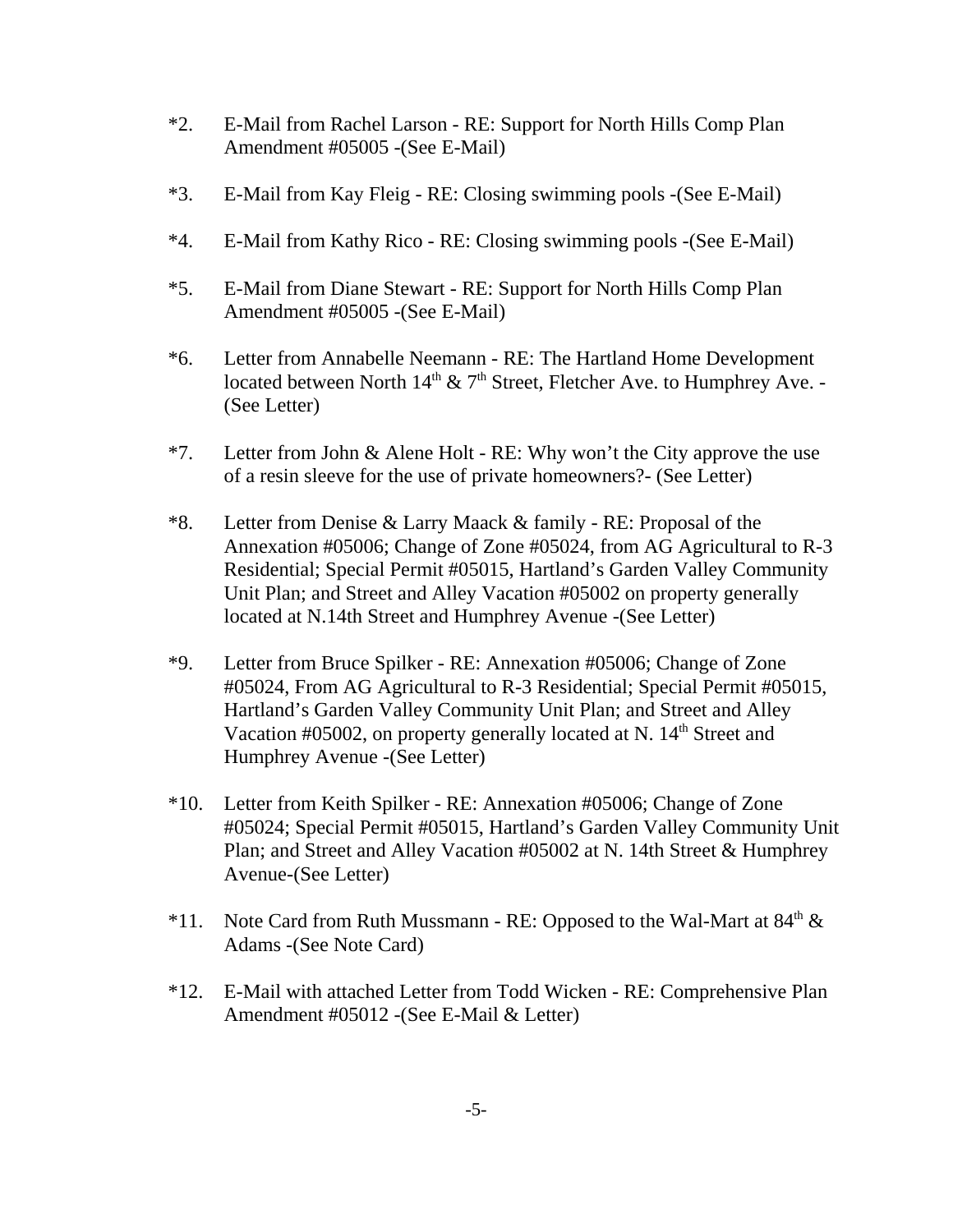- \*13. E-Mail from William J. Rogers Jr. RE: Support for North Hills Comp Plan Amendment #05005 -(See E-Mail)
- \*14. E-Mail from Eric Larson RE: Support for North Hills Comp Plan Amendment #05005 -(See E-Mail)
- \*15. 6 E-Mail's from James Takacs; Citizen; Karin Kotschwar, Lincoln Neighborhood Alliance; Maurice Titsworth; Ronell Titsworth; Coby Mach, LIBA; - RE: Supports North Hills Comprehensive Amendment - (See E-Mail's)
- \*16. E-Mail from Thomas Varner RE: Support for North Hills Comp Plan Amendment #05005 -(See E-Mail)
- \*17. 5 -E-Mail's from John Brown II; Brian Jackson; Mark Kenne; Michael Wittrock; Christina Wittrock; - RE: Support for North Hills Comp Plan Amendment #05005 -(See E-Mail's)
- \*18. 3 -E-Mail's from Lori Ann Pippitt; Michael Archer; Karon Harris; RE: North Hills Comp Plan Amendment #05005 & Comp Plan Amendment #05012 -(See E-Mail's)
- \*19. Faxed Petition with 11 signatures RE: Opposed to the construction of the Wal-Mart at  $84<sup>th</sup>$  & Adams -(See Petition)
- \*20. Letter from Shelley Eitel RE: Please don't turn down the low-income transportation for people with handicaps -(See Letter)
- \*21. Letter & Material from Neal Grummert, Twisted Steele Inc. D.B.A. Lazzari's - RE: Our application for a sidewalk café - we were denied by the Sidewalk Café Committee and we are appealing this denial in front of the City Council on Monday, May 23rd - (See Material)
- \*22. E-Mail from Carol Brown RE: Economic Development/Tourism -(See E-Mail)
- \*23. Letter RE: "Global Oil Production" -(See Letter)
- \*\*24. E-Mail from Richard & Rae Geier RE:  $70<sup>th</sup>$  & Old Cheney fire debris -(See E-Mail)